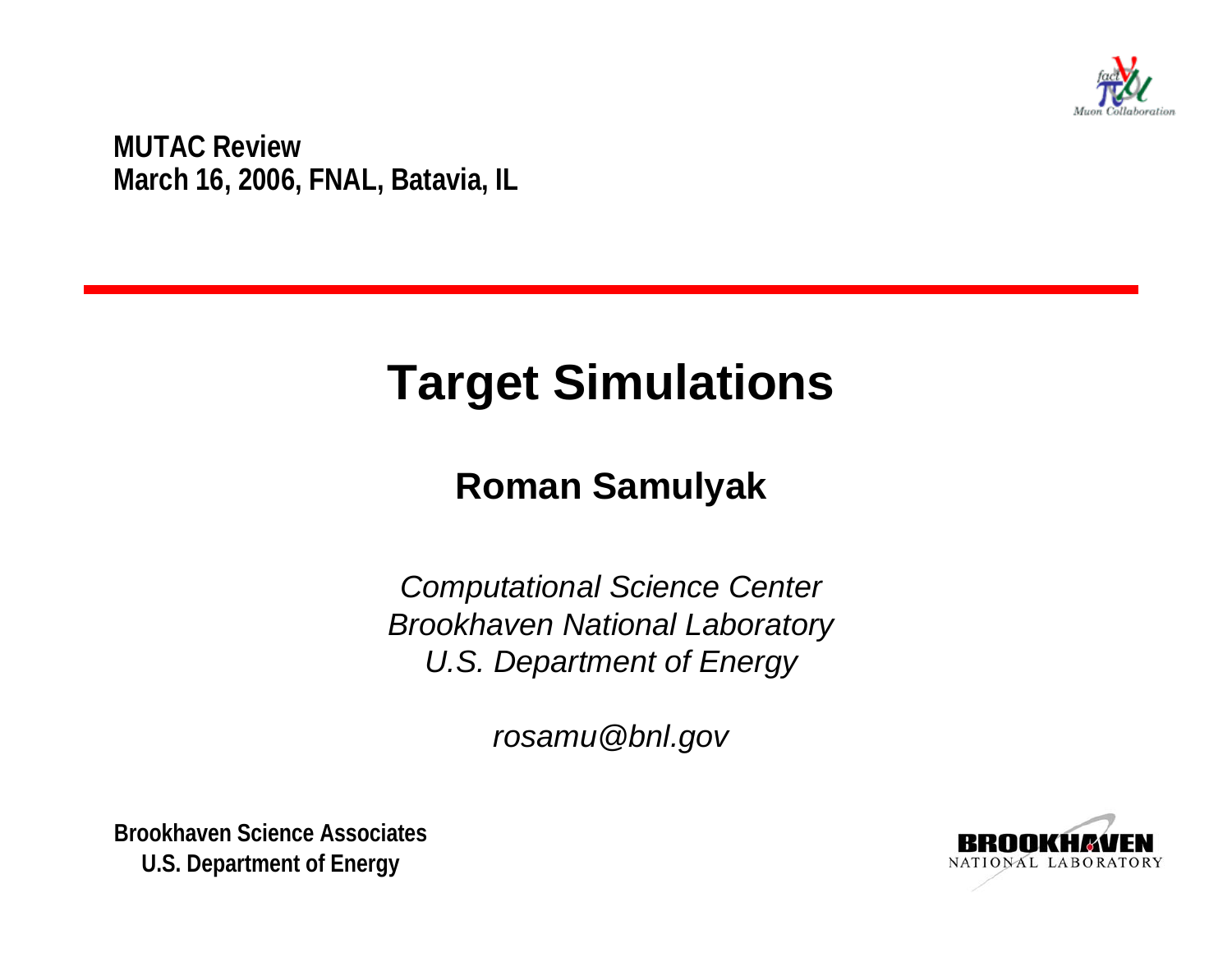

**Neutrino Factory / Muon Collider Collaboration Meeting March 13, 2006, FNAL, Batavia, IL**

# **Target Simulations**

#### **Roman Samulyak**

*Computational Science Center Brookhaven National Laboratory U.S. Department of Energy*

*rosamu@bnl.gov*

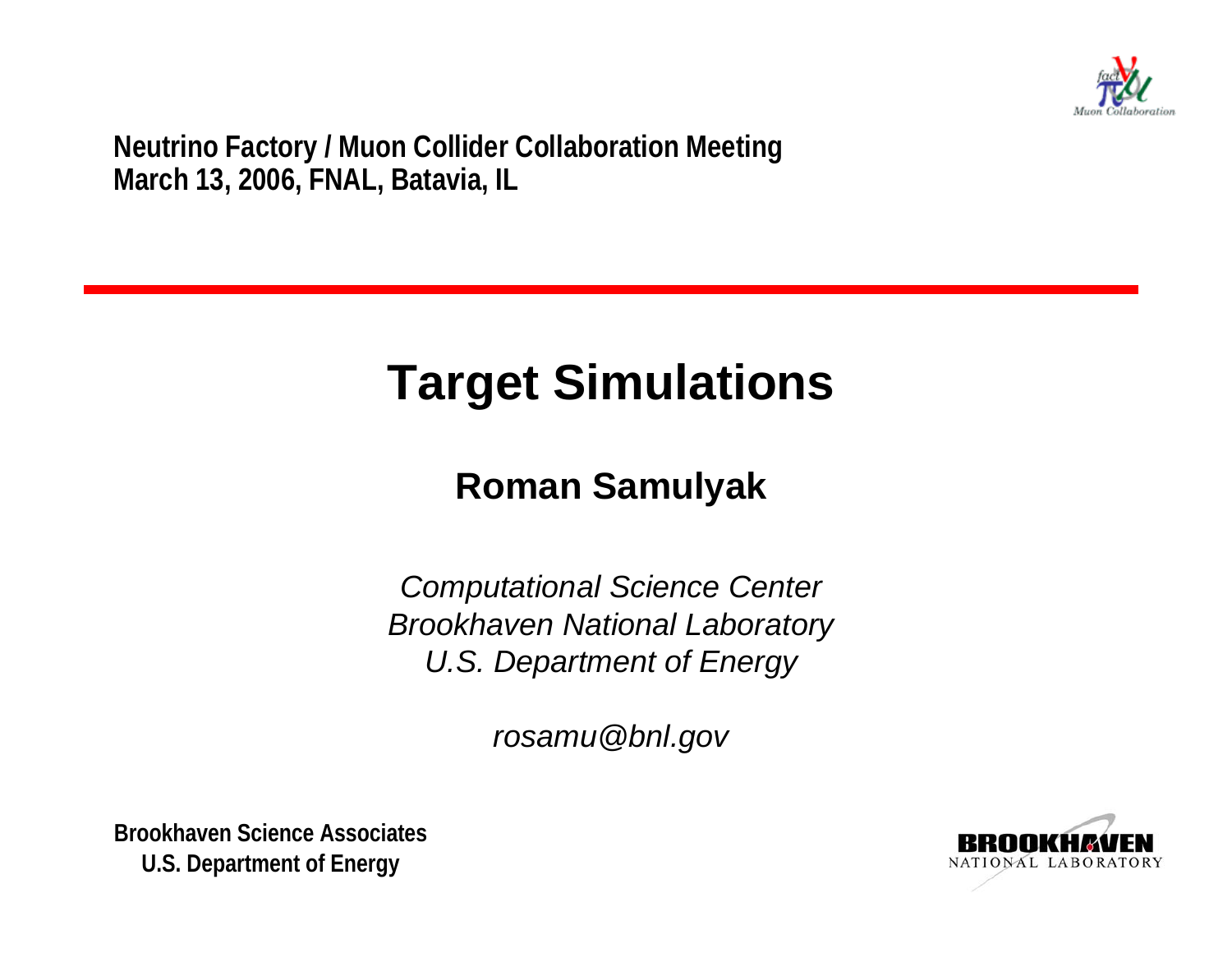

### **Talk Outline**

- Brief summary of previous results
- New development of FronTier MHD code

■ Studies of the distortion of the mercury jet entering a 15 T magnetic solenoid. Comparison with HIMAG simulations (UCLA computational MHD group)

- Simulation of droplets in magnetic fields
- Simulation of the mercury jet proton pulse interaction. Electrical conductivity models for multiphase systems (cavitating flow).
- Conclusions and future plans

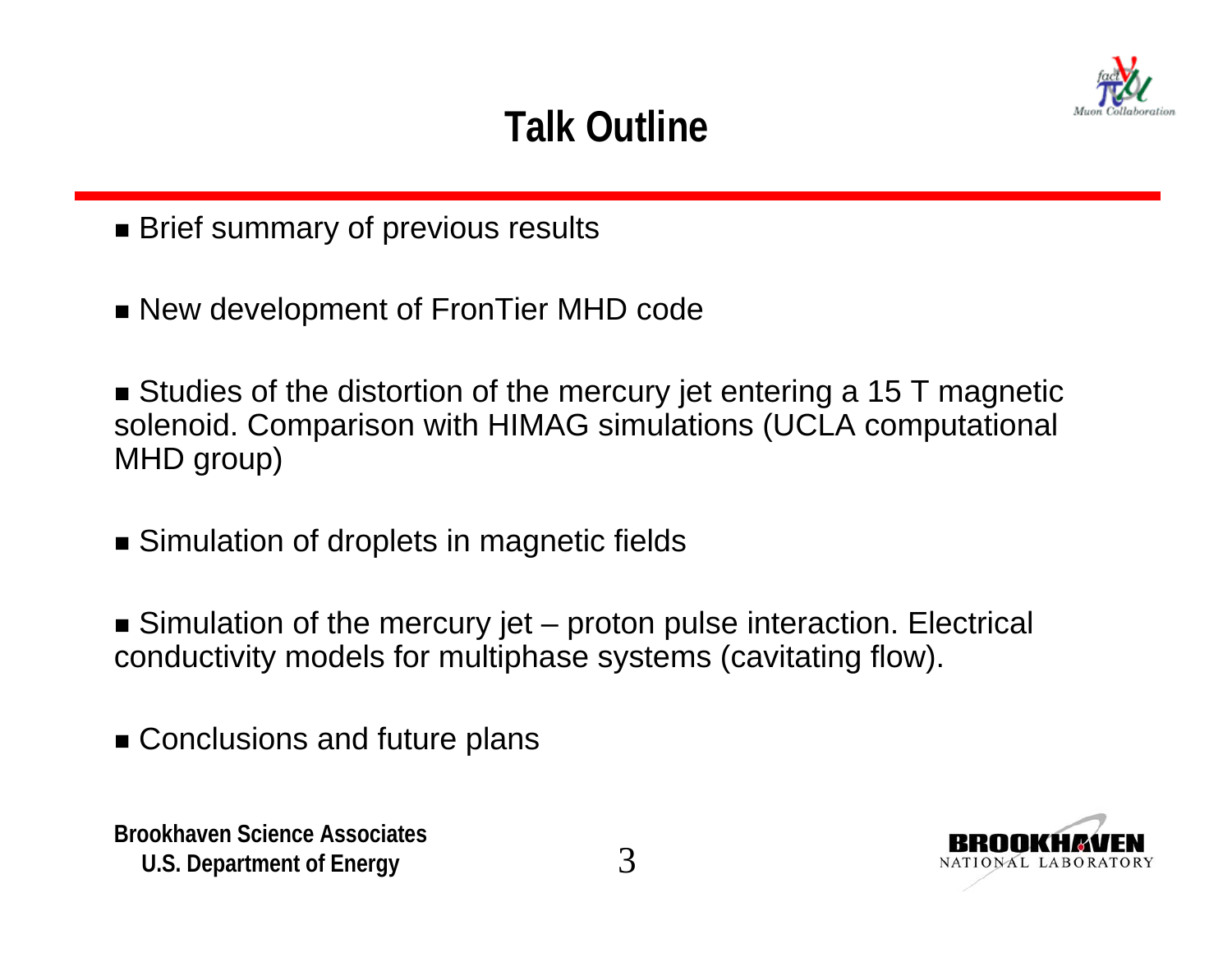

## **Brief summary of previous results**

- Developed MHD code for compressible multiphase flows
- Developed EOS homogeneous and heterogeneous models for phase transition (cavitation) and the Riemann solver for the phase boundary
- Studied surface instabilities, jet breakup, and cavitation
- Found that MHD forces reduce both jet expansion, instabilities, and cavitation



Jet surface instabilities

Cavitation in the mercury jet and thimble





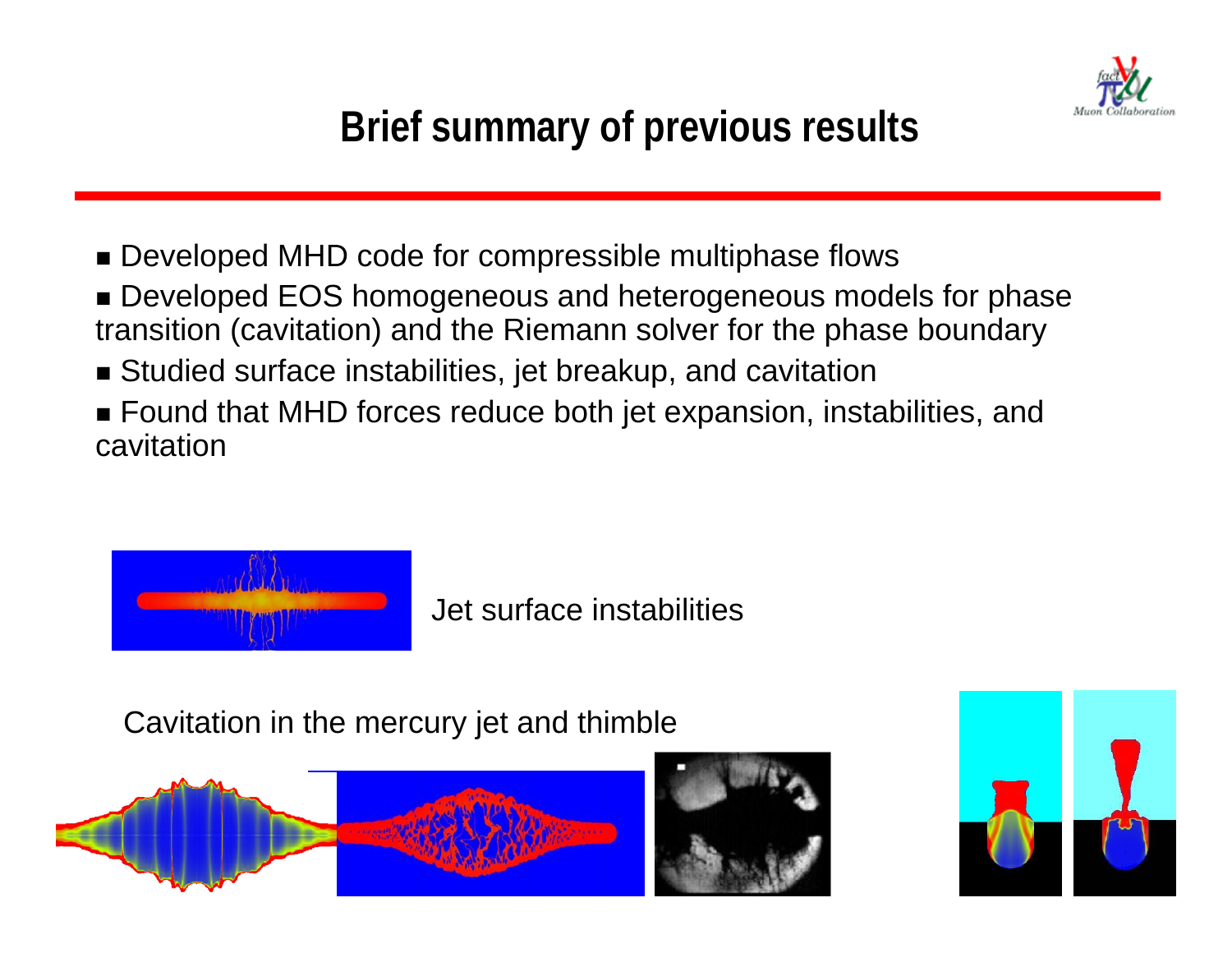## **New elliptic solvers for MHD implemented in FronTier**

• To improve robustness of the code with complex 3D interfaces, a new solver based on the Embedded Boundary method has been implemented and tested.

• The new code has been used for 3D jet and droplet simulations.

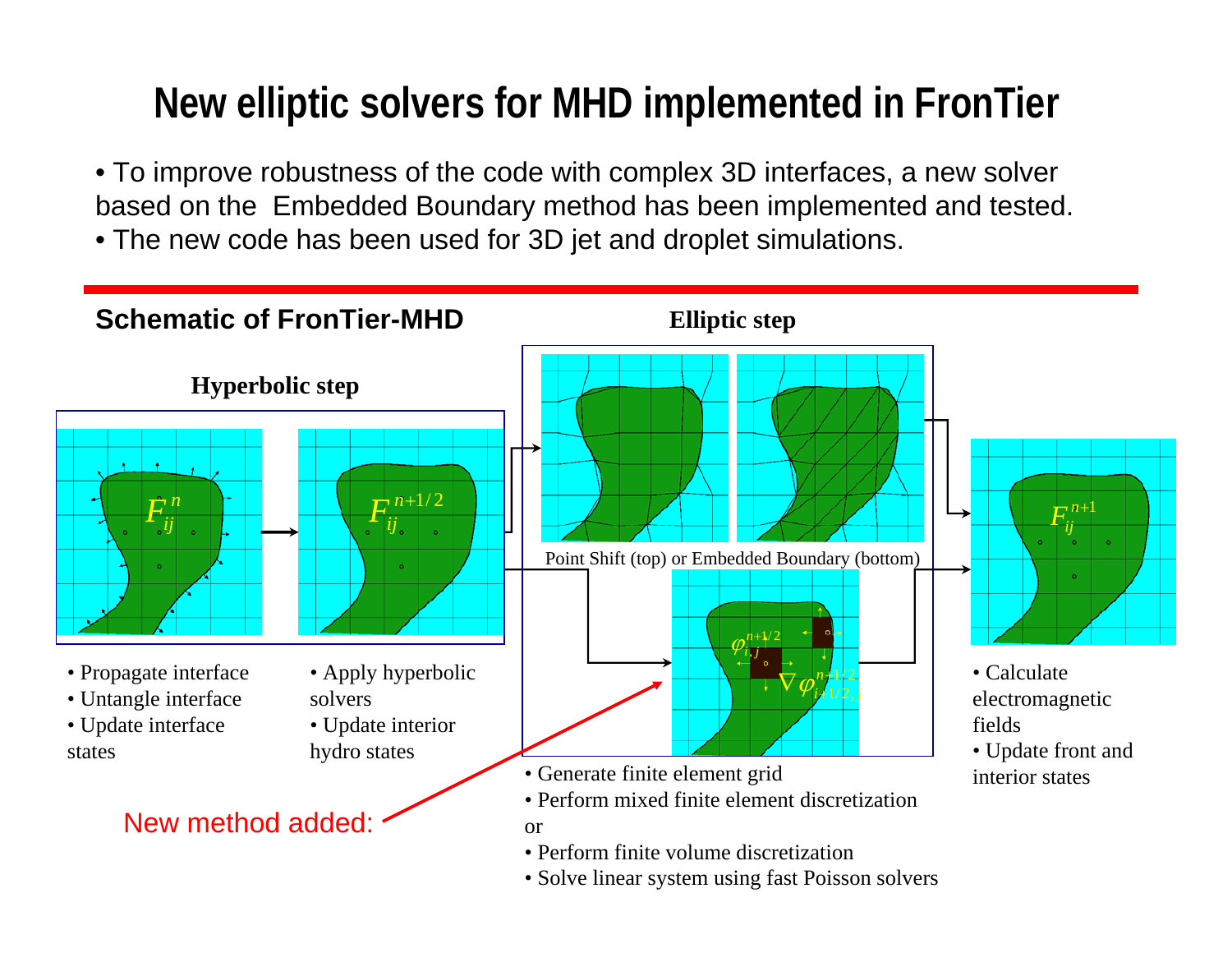

#### **Mercury jet entering magnetic field. Schematic of the problem.**

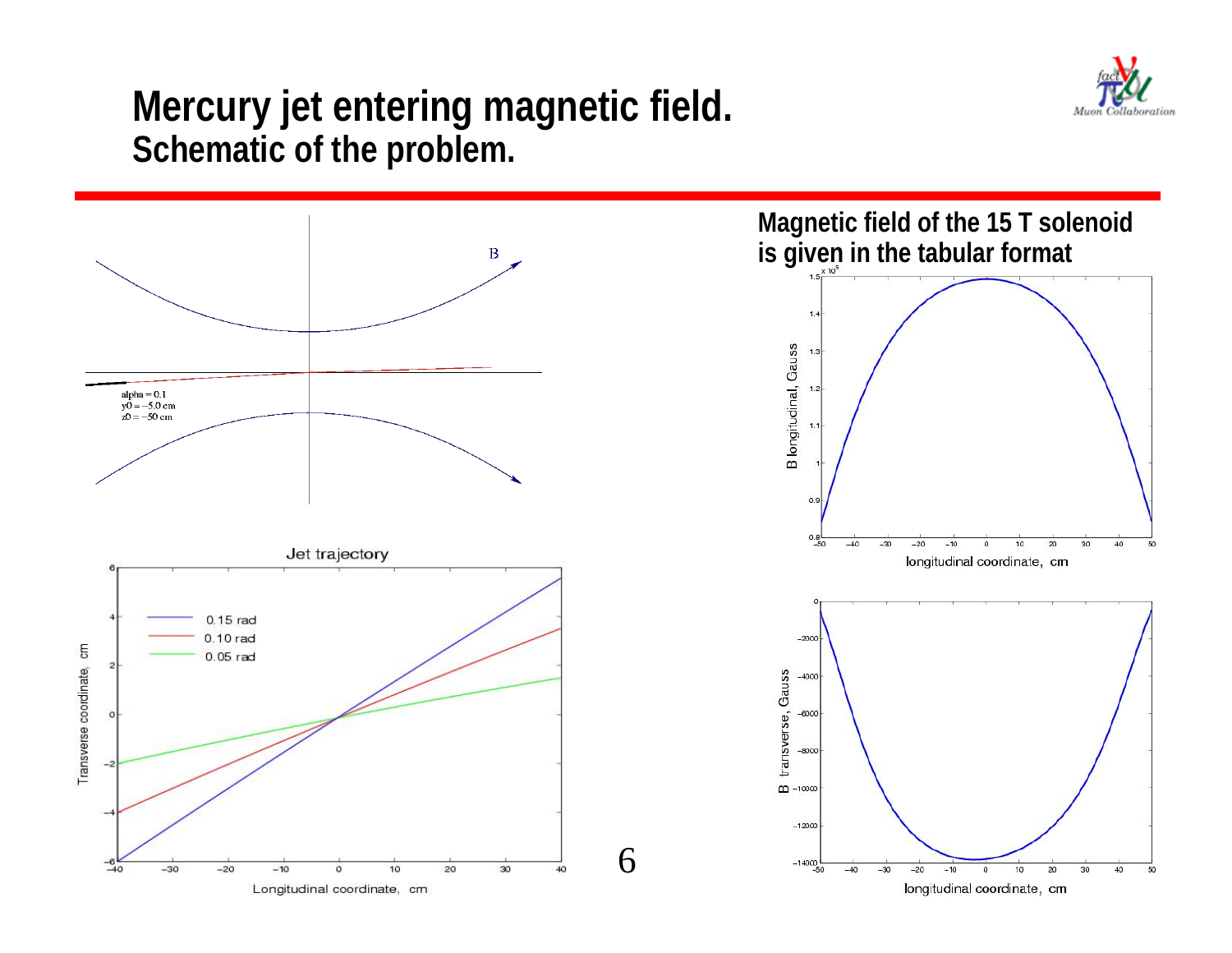

### **Two research approaches**

- Direct numerical simulations (FronTier and HIMAG)
- Perturbation series semi-analytical/semi-numerical studies.

$$
\rho \mathbf{u} \cdot \nabla \mathbf{u} = -\nabla P + \frac{1}{c} (\mathbf{J} \times \mathbf{B})
$$
  
\n
$$
\nabla \cdot \mathbf{u} = 0
$$
  
\n
$$
\mathbf{J} = \sigma \left( -\nabla \phi + \frac{1}{c} \mathbf{u} \times \mathbf{B} \right)
$$
  
\n
$$
\nabla \cdot \mathbf{J} = 0
$$
  
\n
$$
\nabla \cdot \mathbf{J} = 0
$$
  
\n
$$
\nabla \cdot \mathbf{B} = 0
$$
  
\n
$$
\nabla \times \mathbf{B} = 0
$$
  
\n
$$
\nabla \times \mathbf{B} = 0
$$
  
\n
$$
\nabla \times \mathbf{B} = 0
$$
  
\n
$$
\nabla \times \mathbf{B} = 0
$$
  
\n
$$
\nabla \times \mathbf{B} = 0
$$
  
\n
$$
\nabla \times \mathbf{B} = 0
$$
  
\n
$$
\nabla \times \mathbf{B} = 0
$$
  
\n
$$
\nabla \times \mathbf{B} = 0
$$
  
\n
$$
\nabla \times \mathbf{B} = 0
$$
  
\n
$$
\nabla \times \mathbf{B} = 0
$$
  
\n
$$
\nabla \times \mathbf{B} = 0
$$
  
\n
$$
\nabla \times \mathbf{B} = 0
$$
  
\n
$$
\nabla \times \mathbf{B} = 0
$$
  
\n
$$
\nabla \times \mathbf{B} = 0
$$
  
\n
$$
\nabla \times \mathbf{B} = 0
$$
  
\n
$$
\nabla \times \mathbf{B} = 0
$$
  
\n
$$
\nabla \times \mathbf{B} = 0
$$
  
\n
$$
\nabla \times \mathbf{B} = 0
$$
  
\n
$$
\nabla \times \mathbf{B} = 0
$$
  
\n
$$
\nabla \times \mathbf{B} = 0
$$
  
\n
$$
\nabla \times \mathbf{B} = 0
$$
  
\n<

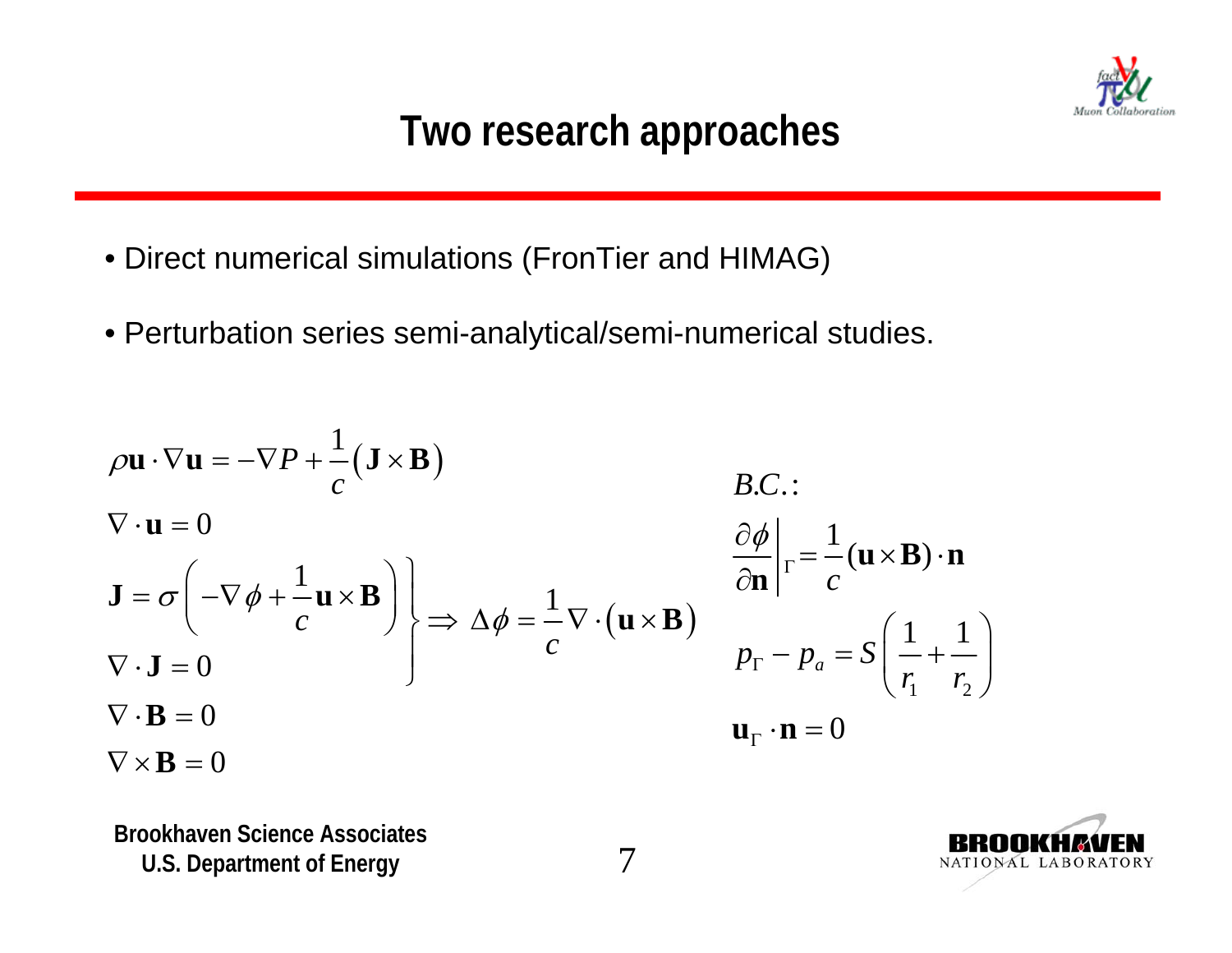

#### **Results: Aspect ratio of the jet cross-section. I**



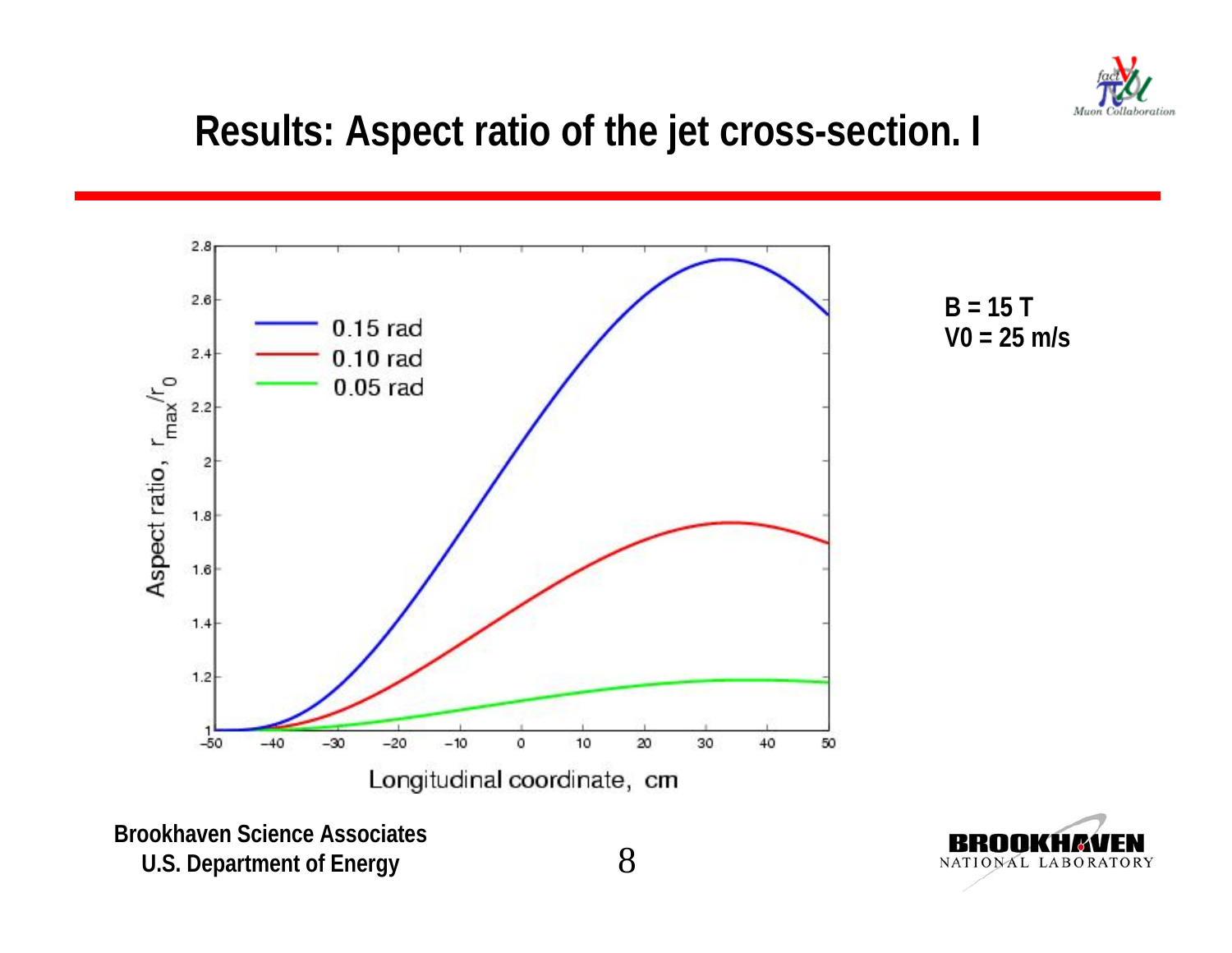

#### **Results: Aspect ratio of the jet cross-section. II**



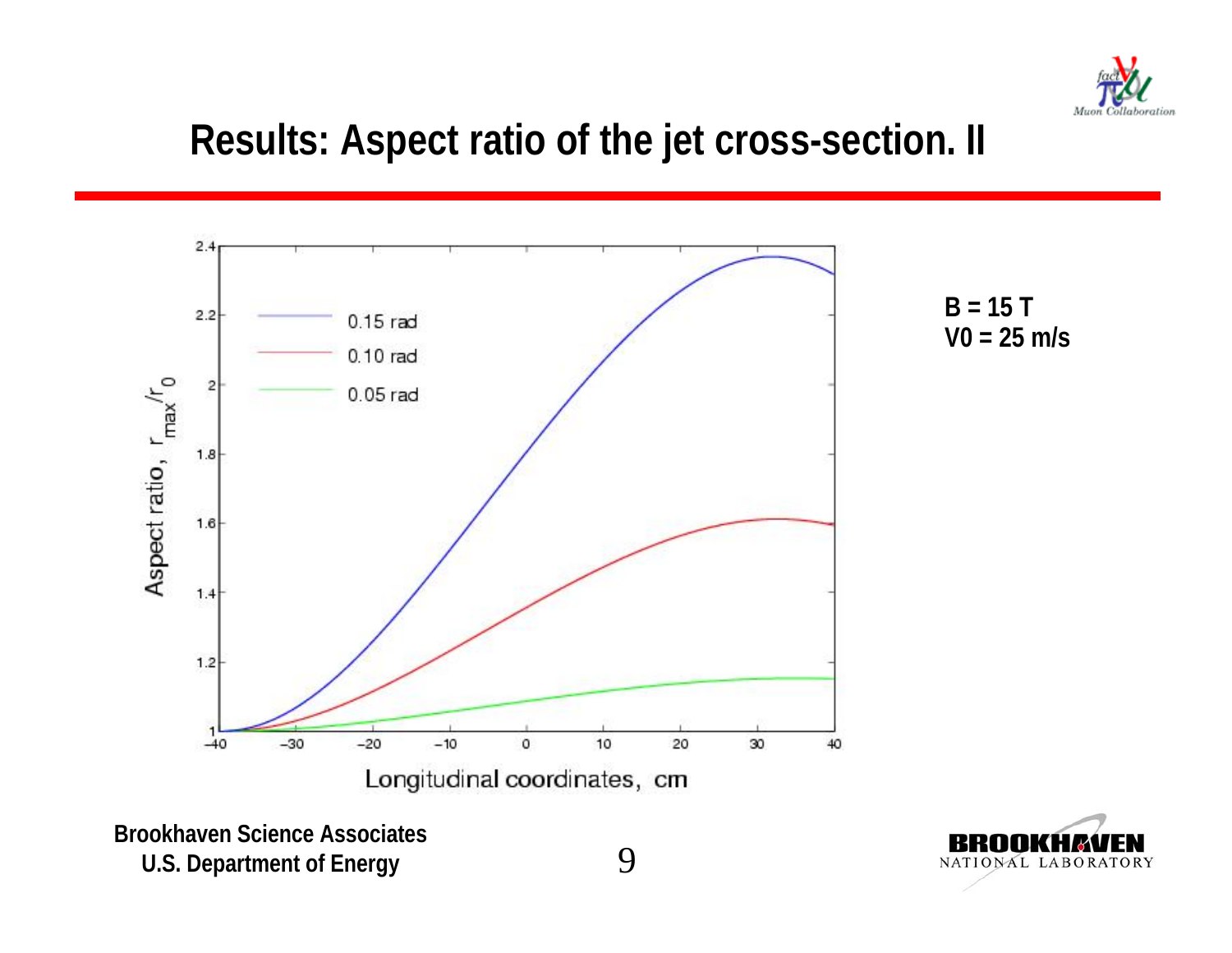

## **Summary of results**

- Jet distortion (aspect ratio) strongly depends on the angle with the solenoid axes (it increases at larger angles)
- Jet aspect ratio increases at smaller jet velocities (at least if the change of velocity is small compared to the reference velocity of 25 m/s)
- Jet aspect ratio increases in nozzle is placed further from the solenoid center

Typical values of the jet aspect ratio in the center of the soleniod:

Rmax/R0 = 1.35 at  $V = 25$  m/s, alpha = 100 mrad, B = 15 T Rmax/R0 = 1.09 at  $V = 25$  m/s, alpha = 50 mrad, B = 15 T

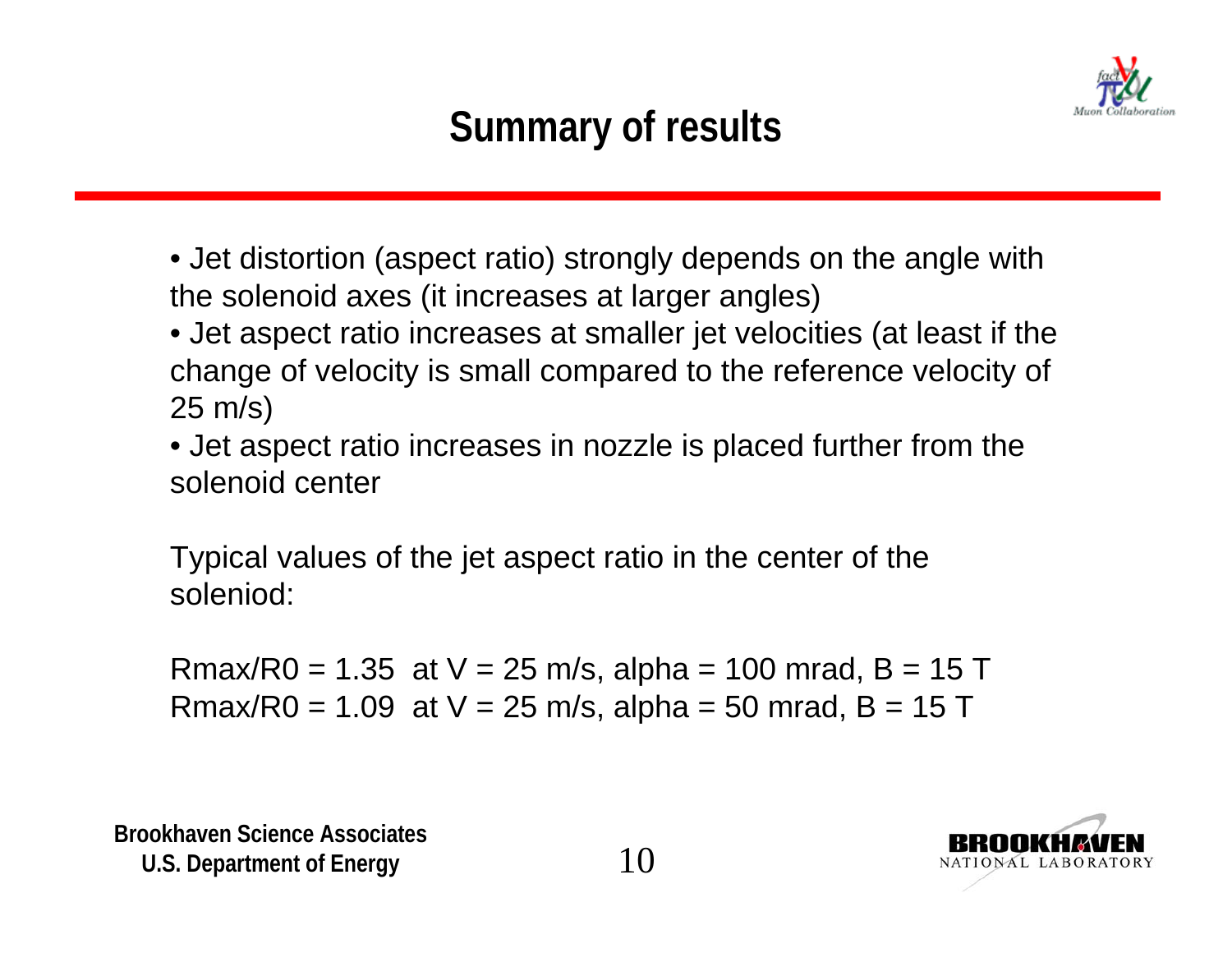## **UCLA code: HIMAG**

- ¾ HIMAG is a parallel, second order accurate, finite volume based code for incompressible MHD and Navier-Stokes equations.
- ¾ The code has been written for complex geometries using unstructured meshes. Flexibility in choosing a mesh: Hexahedral, Tetrahedral, Prismatic cells can be used.
- $\triangleright$  An arbitrary set of conducting walls maybe specified. Free surface flows are modeled using the Level Set method. **Multiple solid materials** can be simulated
- ¾ Graphical interfaces are available to assist users from problem setup to post-processing.
- $\triangleright$  A preliminary turbulence and heat transfer modeling capability now exists.





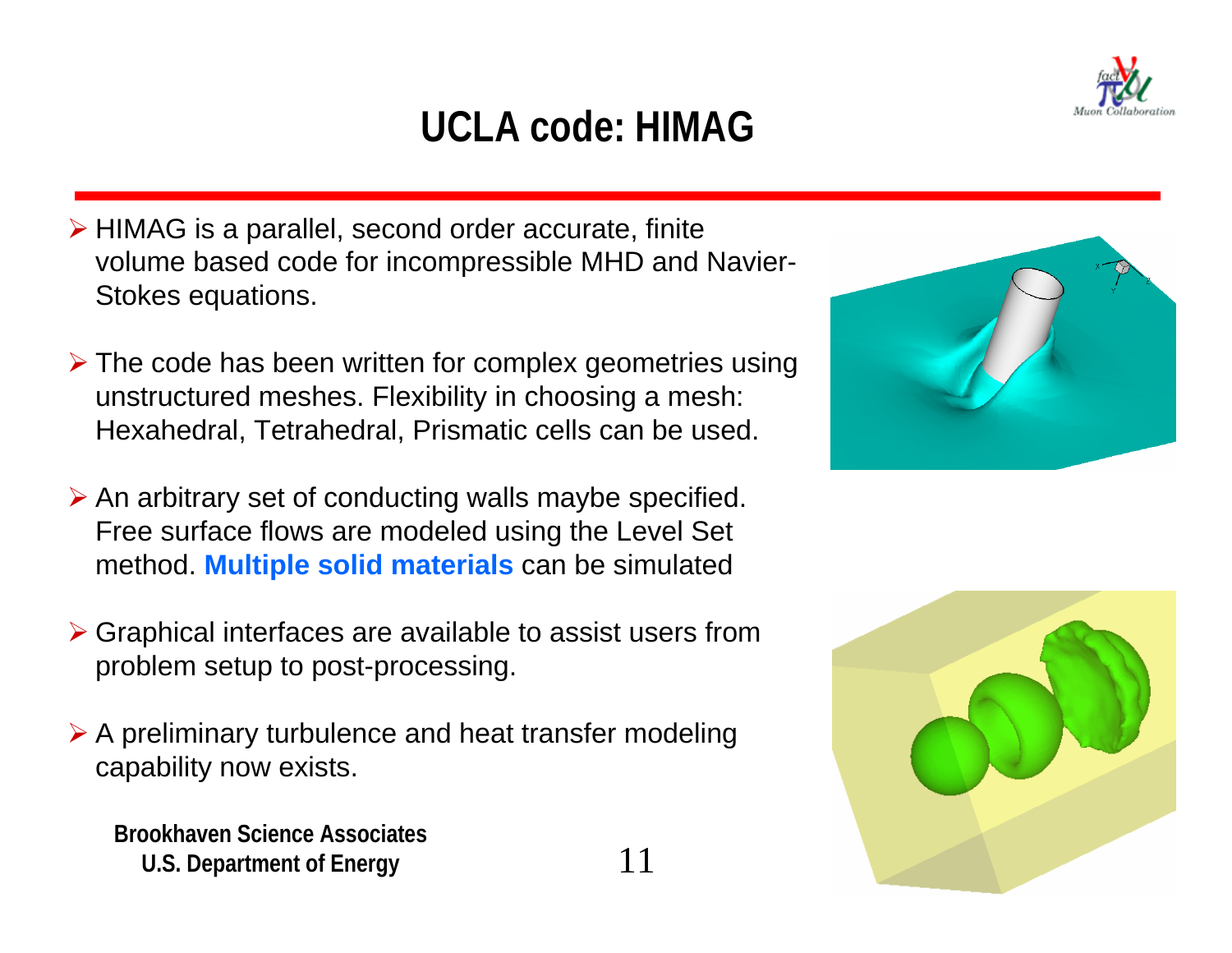

## **UCLA jet simulation setup**

- $\blacksquare$  The magnetic axis of the solenoid is horizontal. Magnetic field simulated as 24 x 78 windings with 7200 A spaced uniformly in ID 20 cm and OD 80 cm and axial length 1 m
- $\blacksquare$ 100 mrad and 33 mrad tilt angle
- $\blacksquare$ Inlet velocity 20 m/s
- $\blacksquare$  Injection point of the jet is located at -5cm below the magnetic axis and -50cm from the solenoid center.
- $\blacksquare$ The inlet electric potential condition is  $Phi = 0$ , trying to simulate disturbances from a perfectly conducting nozzle
- $\blacksquare$ MHD forces are turned off at the exit two diameter before the computational boundary
- ▉ Computational area 2.5 x 2.5 x 100 cm with 100 x 100 x 200 computational cells.

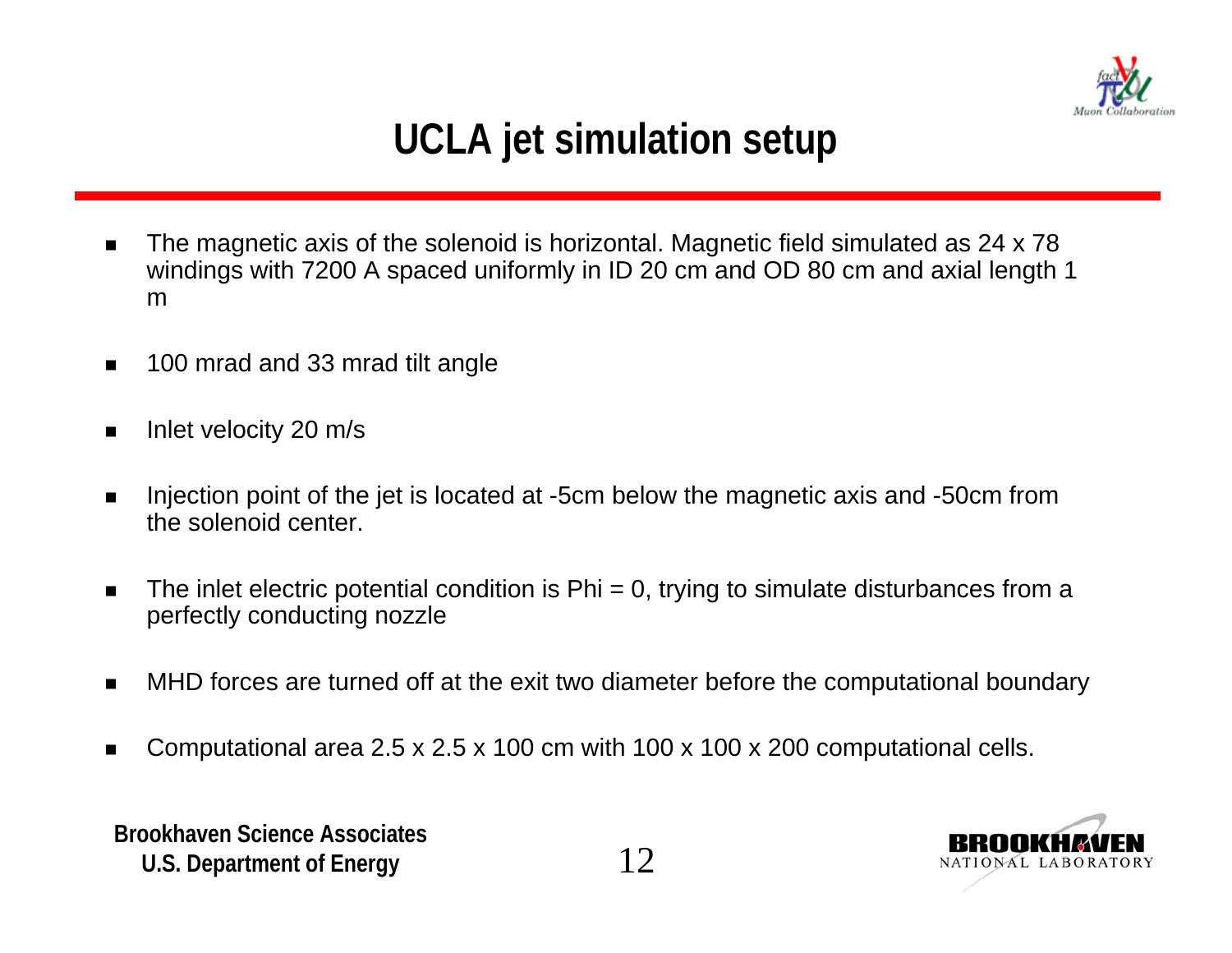#### **100 mrad tilt angle**



#### **Aspect ratio = 1.4 in the solenoid center**

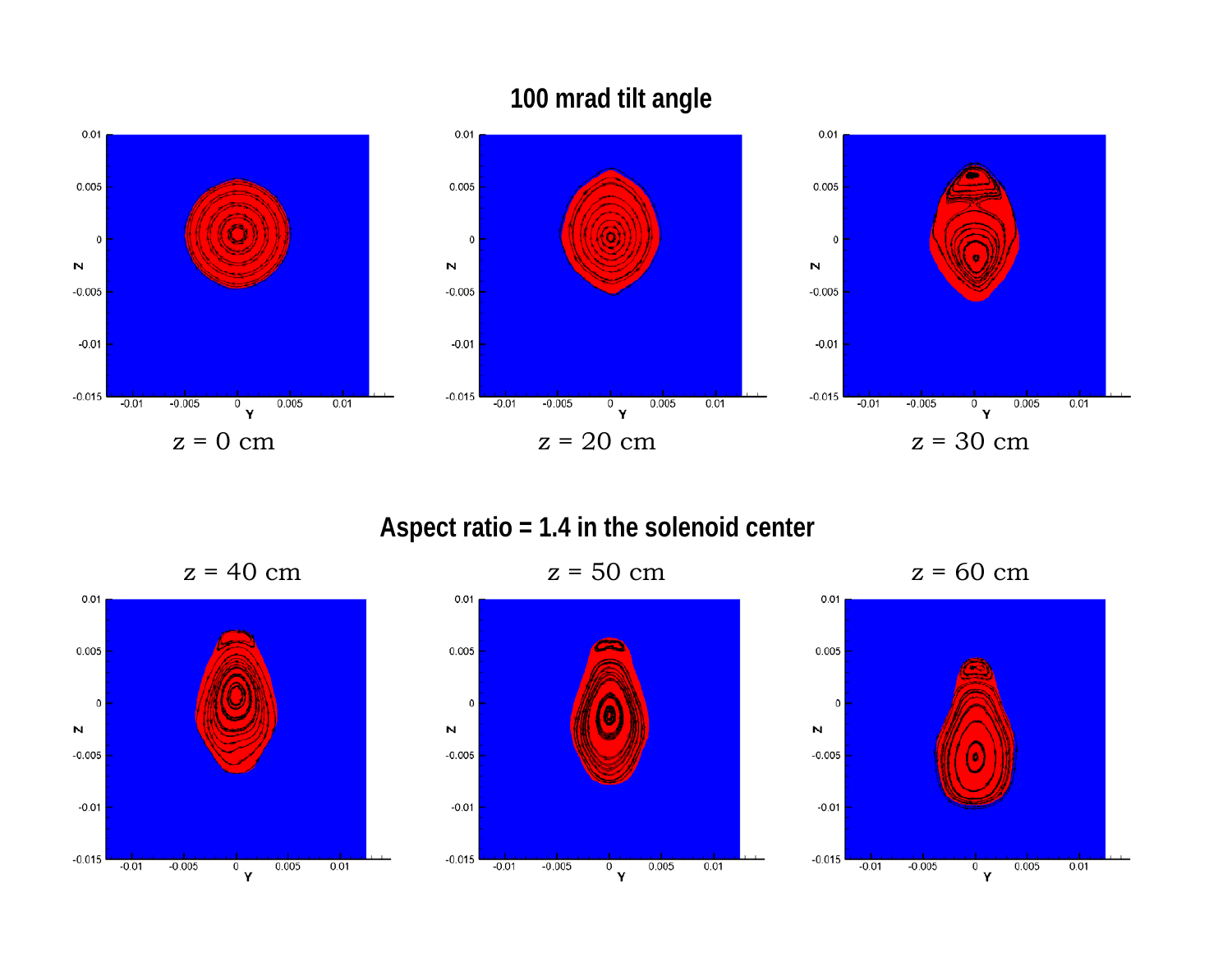#### **33 mrad tilt angle**



z = 60 cm

 $z = 80$  cm

z = 98 cm



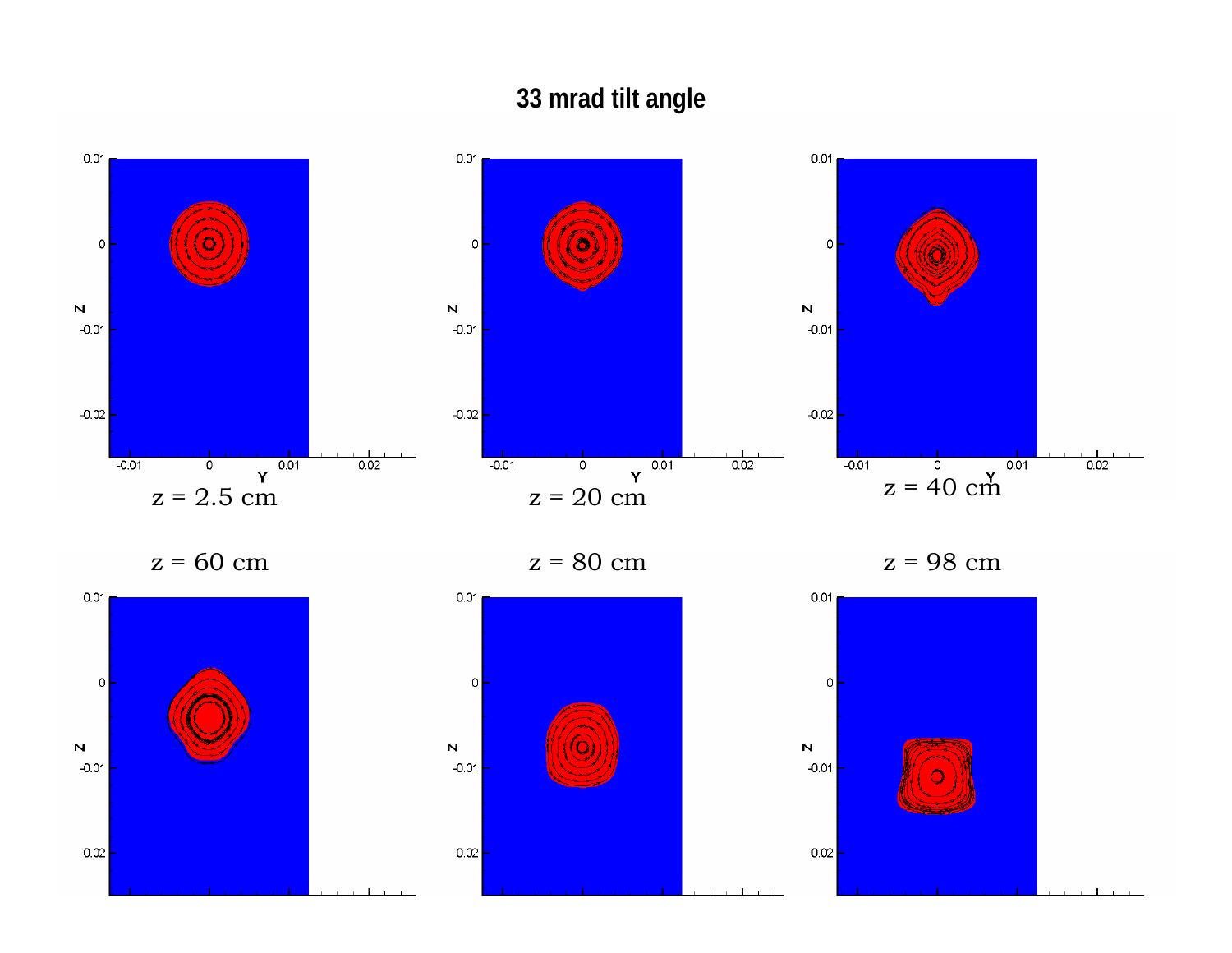

• Confirmed the distortion of the jet in the 15 T solenoid. Jet evolution exhibited the same features: reduction of the aspect ratio with the increase of the jet velocity, sensitivity to the nozzle placement, and the angle of the jet with the solenoid axis.

• Good quantitative agreement was achieved by independent studies.

• As a result of the jet distortion, the cross-section of the mercury jet interaction with the proton pulse is significantly reduced. This reduces particle production rate

• **In order to reduce the jet distortion, the angle between the magnetic field and the solenoid axes for future experiments has been reduced to 33 mrad.** 

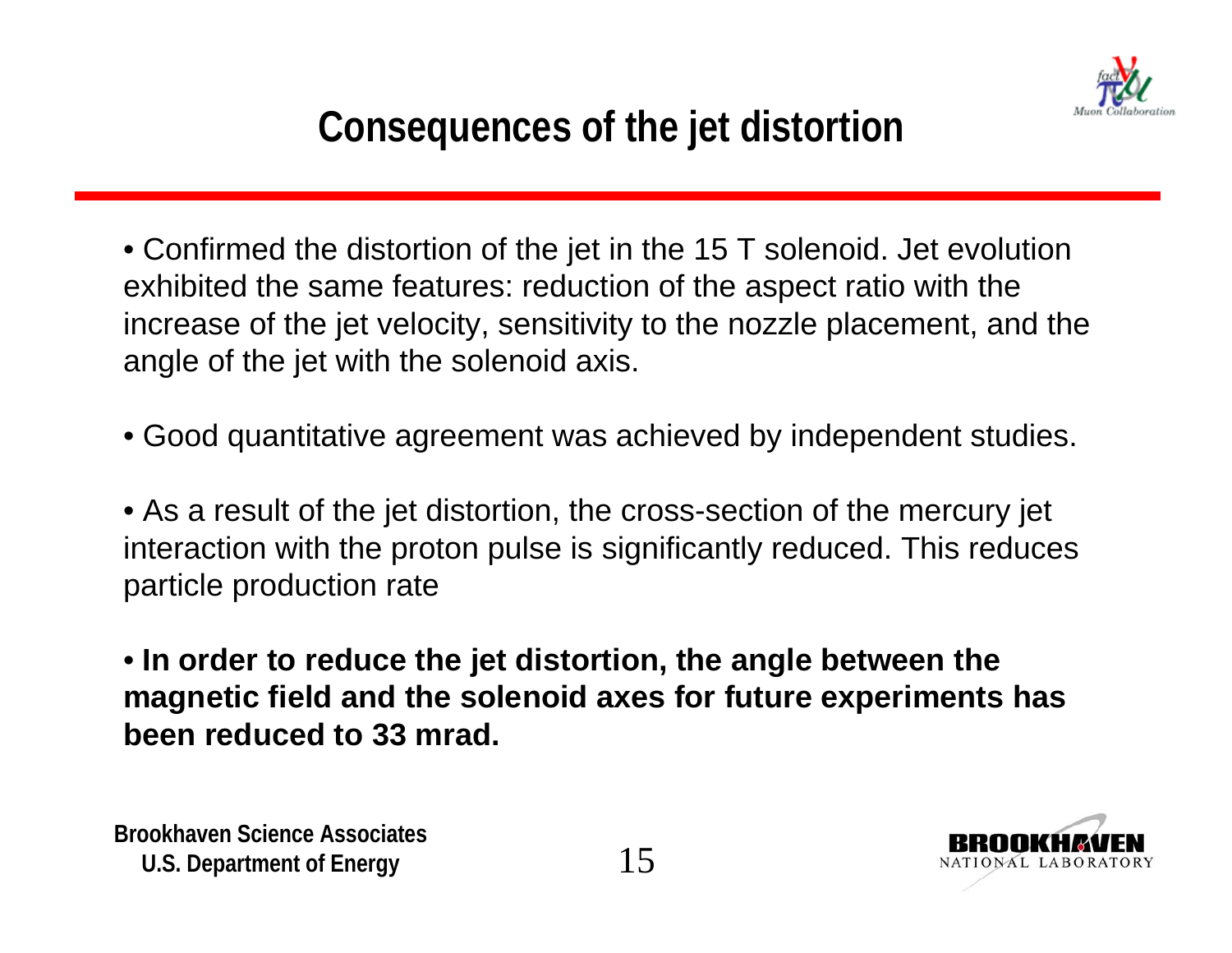#### **Droplet studies in magnetic fields**

- Studied the evolution of droplets (r ~ 1-3 mm) moving longitudinally and transversely in the 15 T solenoid with velocities  $\sim 10 - 100$  m/sec.
- Change of the velocity of droplets was **negligible**.
- Slight deformation of droplets traveling longitudinally in the high grad **B** region.

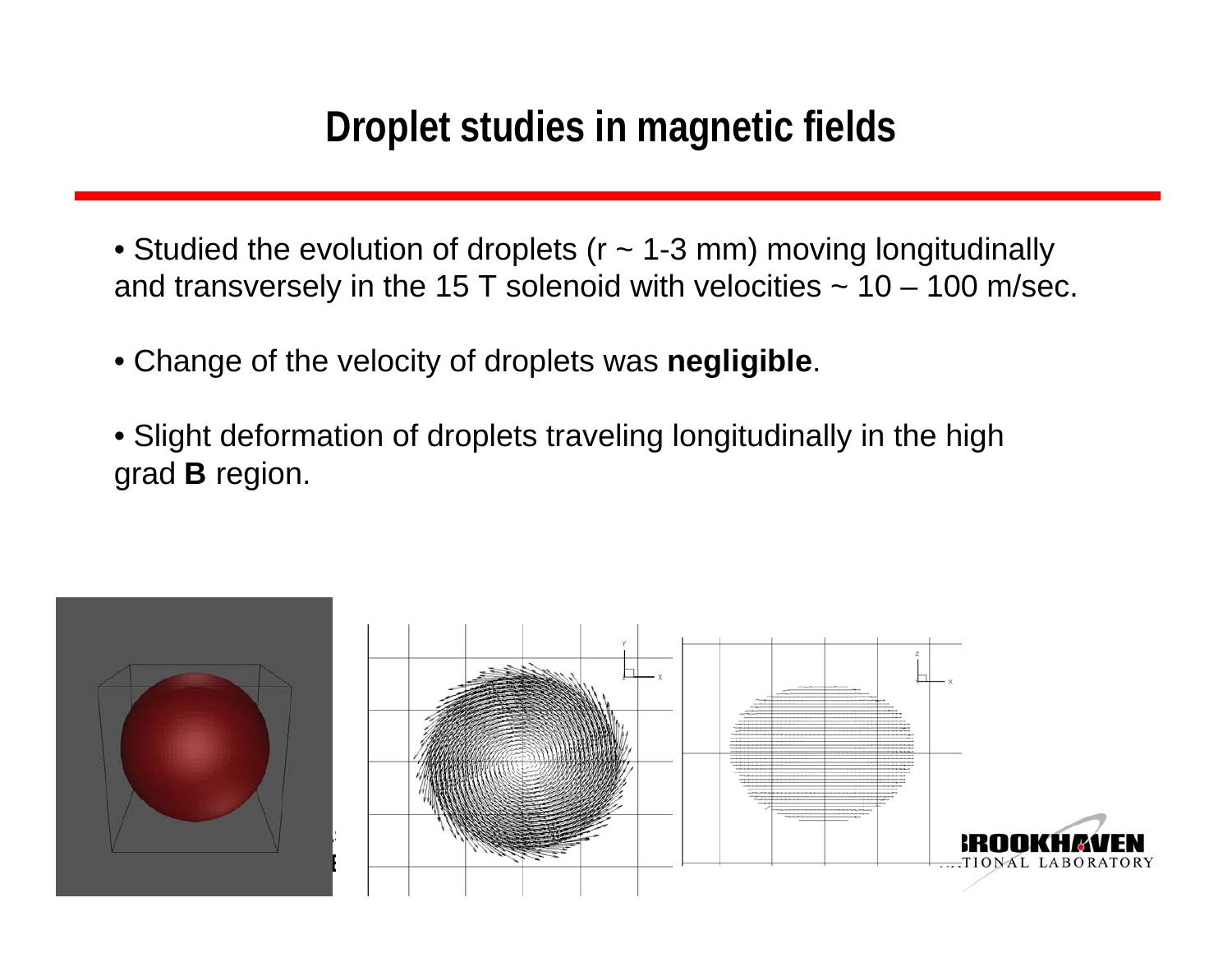







• Two models agree reasonably well

- Since 3D direct numerical simulation of cavitation bubbles with the resolution of small scale effects still remain prohibitively expensive, the homogeneous model is currently used for 3D simulations
- Problem of electrical conductivity of multiphase domains within the homogeneous **U.S. Department of Energy 17 and 27 and 27 and 27 and 27 and 27 and 27 and 27 and 27 and 27 and 27 and 27 and 27 and 27 and 27 and 27 and 27 and 27 and 27 and 27 and 27 and 27 and 27 and 27 and 27 and 27 and 27 and 27 and** model.

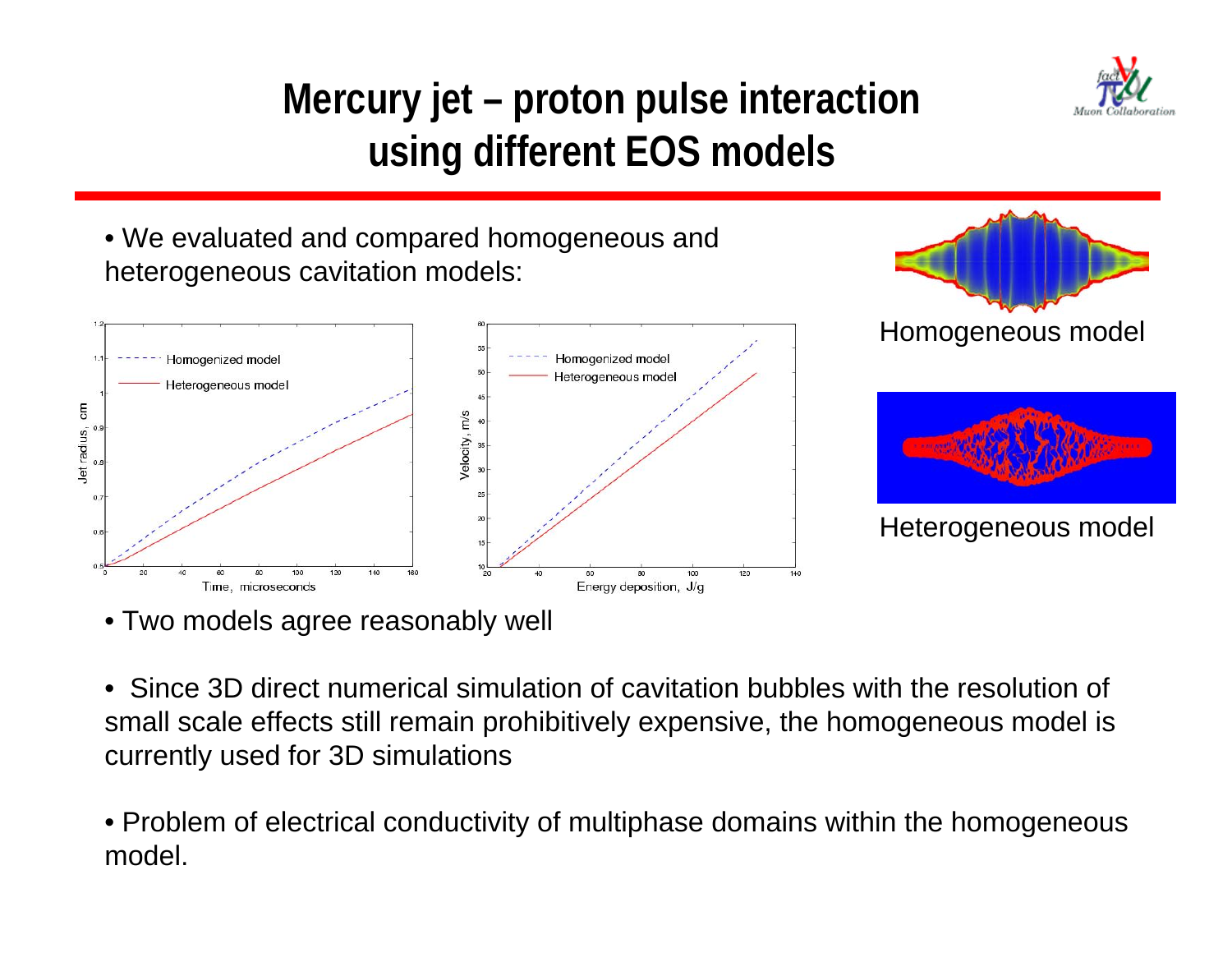### **Electrical conductivity models for multiphase mixtures (cavitating liquid)**

• There are several models for the conductivity of multiphase mixtures (the original one proposed by Maxwell)

• Most of them predict phase transition (in the conductivity parameter at some critical volume fraction)

• Bruggeman's Symmetrical Effective Medium Theory

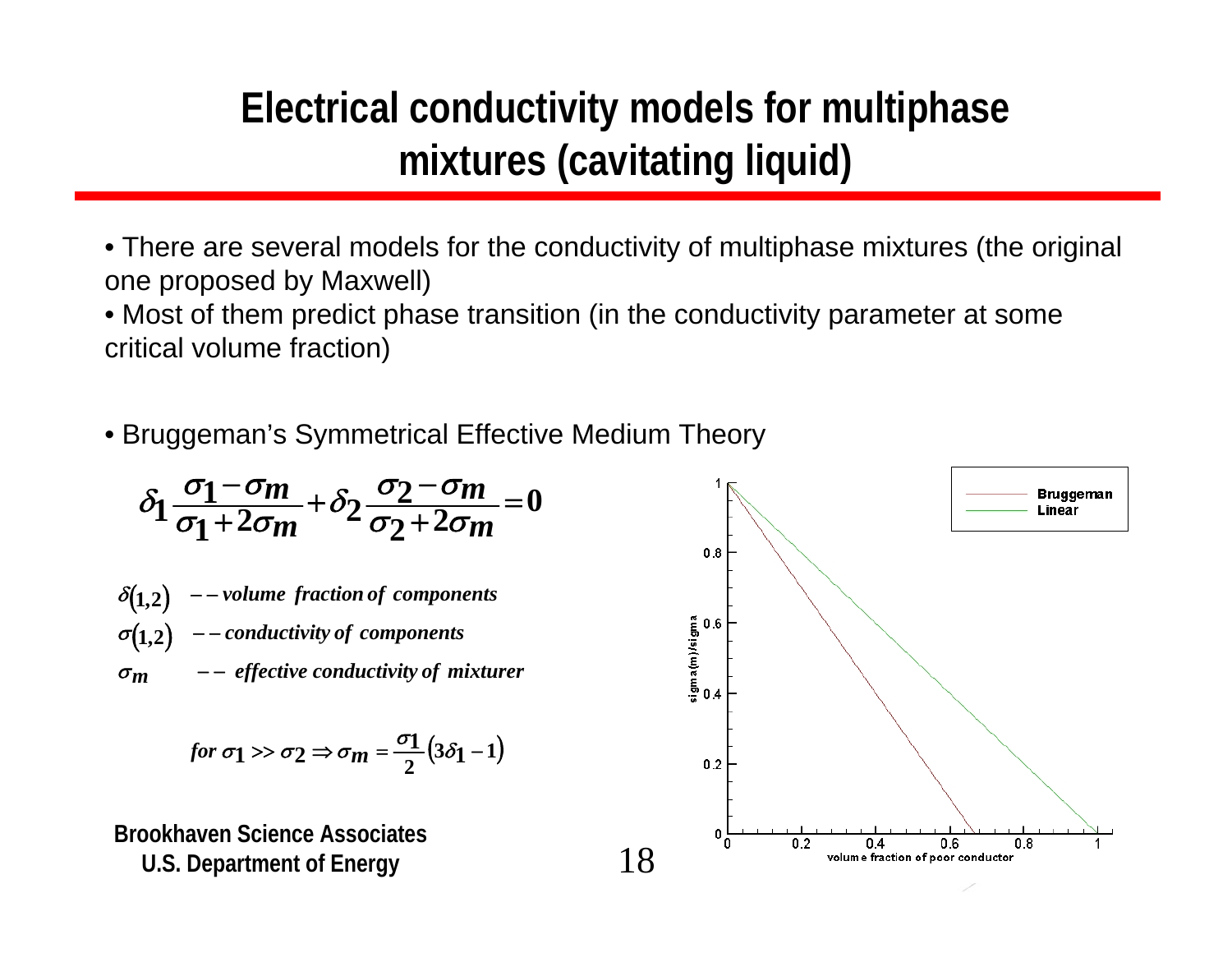### **Numerical simulations**

• The linera conductivity model predicts strong stabilizing effect of the magnetic field



- Stabilizing effect of the magnetic field is weaker if conductivity models with phase transitions are used  $($   $\sim$  20  $\%$  for Bruggeman's model)
- Influence of the droplet size on the conductivity is being studied now.